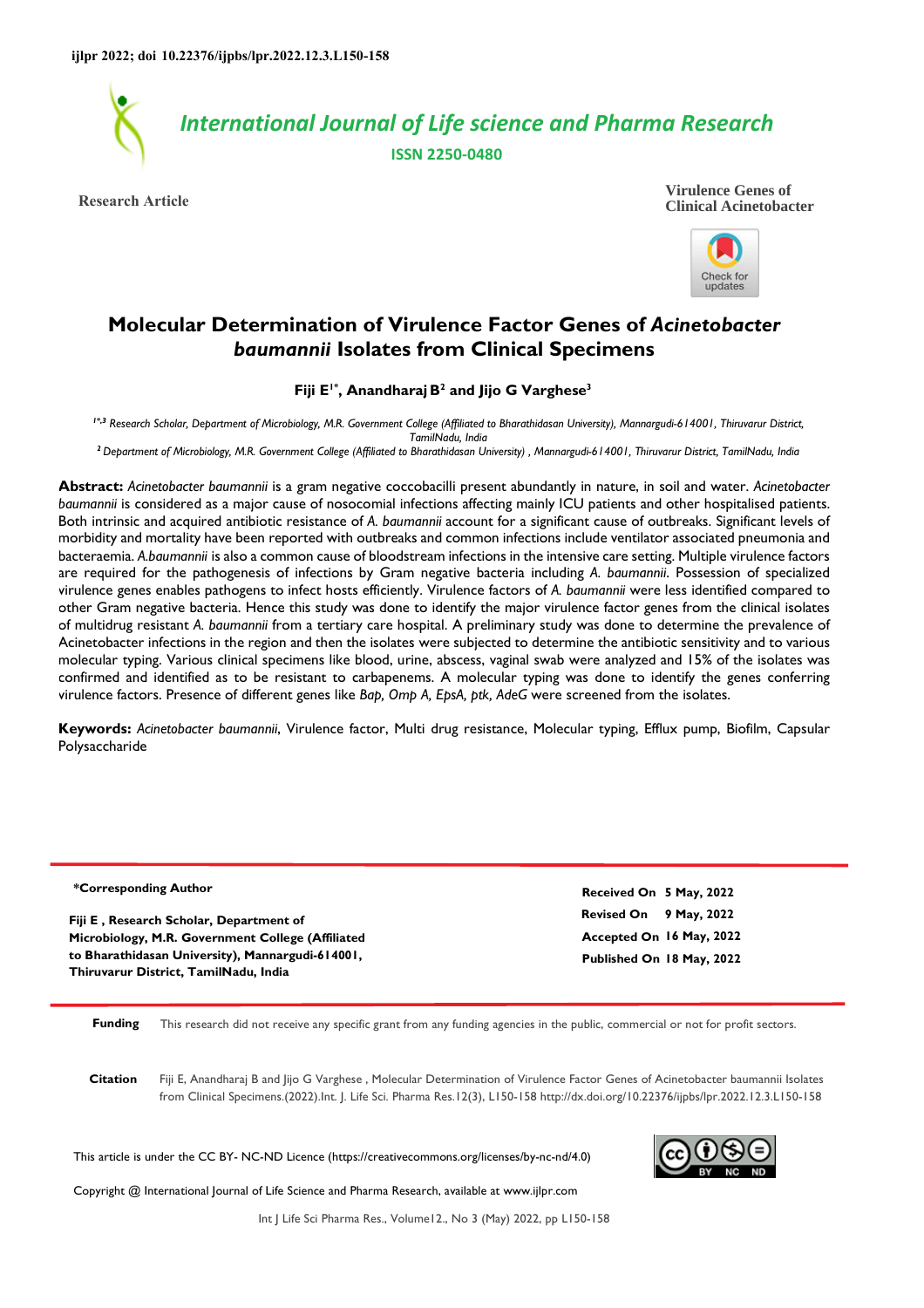#### *1.* **INTRODUCTION**

*A. baumannii* is a Gram negative rods and it is short roads usually confused with cocci. It is named after the bacteriologist Paul Baumann<sup>1</sup>. Acinetobacter baumannii is identified as an ESKAPE pathogen by WHO (*Enterococcus faecium, Staphylococcus aureus, Klebsiella pneumoniae, Acinetobacter baumannii, Pseudomonas aeruginosa and Enterobacter* species), a group of pathogens with a high rate of antibiotic resistance that are responsible for Major nosocomial infections<sup>2</sup>. World Health Organisation (WHO) has included *Acinetobacter baumannii* in the 'critical' category list of pathogens for developing new antibiotics<sup>3</sup>. Members of *Acinetobacter* genus present abundantly in nature, in soil and water. In general, *Acinetobacter* spp. are found in wet environments, including moist soil/mud, wetlands, ponds, water treatment plants, fish farms, wastewater, and even seawater<sup>4</sup> . Some medically relevant species, such as *A. calcoaceticus*, *A. lwoffii*, *A. nosocomialis*, and *A. pittii*, have been found on vegetables, meat, dairy products, and human skin<sup>5</sup>. *Acinetobacter baumannii* is considered as a major cause of nosocomial infections affecting mainly ICU patients and other hospitalised patients<sup>6</sup>. Matthieu et al 2013<sup>7</sup>, listed many cases of community acquired infections of *Acinetobacter baumannii* around different parts of the world and extra hospital reservoirs like petroleum hydrocarbons, vegetables, slaughterhouses, agricultural soils.etc. Significant levels of morbidity and mortality have been reported with outbreaks<sup>8</sup> and common infections include ventilator associated pneumonia and bacteremia; less frequently burn wounds and urinary tract<sup>9</sup>. A.baumannii is also a common cause of bloodstream infections in the intensive care setting<sup>10</sup> and the lower respiratory tract infections and intravascular devices<sup>11-</sup> ,<sup>14</sup> are reported to be the common sources. In addition, wound infections and urinary tract infections have also been reported as foci of infection<sup>11</sup>. Multiple virulence factors are required for the pathogenesis of infections by Gram negative bacteria including *A. baumannii* . Possession of specialized virulence genes enables pathogens to infect hosts efficiently. Virulence factors of *A. baumannii* were less identified compared to other Gram negative bacteria<sup>15</sup>. Hence this study was done to identify the major virulence factor genes from the clinical isolates of *A. baumannii* from a tertiary care hospital. Environmental survival of a bacteria is an important factor which influences the prevalence of nosocomial infections. Biofilm formation and biosynthesis of capsular polysaccharide facilitates the survival of *A. baumannii* on inanimate objects and act as a source of infections<sup>16</sup>. Microbial biofilm is a community of one or more organisms attached to sessile substrates or live organs<sup>17</sup>. Biofilm formation is thought to be an important pathogenic feature of *A. baumannii*, especially in cases of ventilator-associated pneumonias and catheter-related urinary tract infections, as it facilitates the survival of the bacterium in hostile environments<sup>18</sup>. The presence of OmpA gene facilitates *Acinetobacter* to produce biofilm, to induce apoptosis in host cells and to adhere the epithelial cells<sup>19,20,21,22</sup>. Hence OmpA is considered as a major virulence gene in *Acinetobacter* sp.. The presence of Biofilm associated protein (Bap) was also reported in *Acinetobacter*. Bap is a high molecular weight protein present in the bacterial surface which facilitates biofilm production<sup>23</sup>. The genes *ptk* and epsA are considered to be very important in *Acinetobacter* virulence as they confer capsular polysaccharides. Capsular polysaccharide confers pathogenicity by resisting complement activity and host

phagocytosis. Evasion of the host immune response and growth in serum is facilitated by *ptk* and *epsA*. *Ptk* encodes a putative protein kinase and *EpsA* encodes a putative polysaccharide<sup>24</sup>. Efflux pumps contribute to intrinsic and acquired resistance in *A. baumannii* to a wide range of antibiotics and disinfectants<sup>25</sup>. Resistance nodulation efflux pumps are an important efflux pump family that contributes to drug resistance in *A. baumannii*. *AdeABC, Adeijk* & *AdeFGH* are the RND genes<sup>26</sup>. AdeG expression is regulated by LysR type transcriptional regulator (LTTR) and confers multidrug resistance<sup>27</sup>. Multiple virulence factors are required for the pathogenesis of infections by Gram negative bacteria including *A. baumannii*. Possession of specialized virulence genes enables pathogens to infect hosts efficiently. Virulence factors of *A. baumannii* were less identified compared to other Gram negative bacteria. Hence this study aimed to identify the major virulence factor genes from the clinical isolates of multidrug resistant *A. baumannii* from a tertiary care hospital. The Objective of the present study was to identify carbapenem resistant Acinetobacter species and to screen the genes encodes for various virulence factors.

#### **2. MATERIALS AND METHODS**

#### *2.1 Study Design and Area*

The study was conducted at Sunrise Institute of Medical Sciences (SIMS), Kerala, India. This study was reviewed and approved by the institutional ethical committee of Sunrise Institute of Medical Sciences (SIMS/IEC/03/2022).

#### *2.2 Sample Collection and Isolation*

The samples were collected from patients admitted in the hospital in various departments as well as from OP patients. Various clinical specimens like urine, blood, pus, abscess and endo-tracheal aspirations were screened for the presence of *Acinetobacter* spp*.* All the samples were collected by aseptic methods<sup>28</sup>.

#### *2.3 Selective Culture and Biochemical Identification*

All samples were inoculated on to two enriched and selective agar media, 5% sheep blood agar (Biomerieux) and on Mac Conkey agar and incubated at 37 °C for 24 to 48 hours. All colonies resembling *Acinetobacter* were initially identified by standard morphological, cultural and biochemical characteristics. And further identification was done by Vitek 2 compact system from Biomerieux India pvt Ltd.

# *2.4 Susceptibility Testing*

Antibiotic susceptibility testing was done by disc diffusion on Mueller Hinton agar (Himedia) plates according to the guidelines of Clinical Laboratory Standards Institute<sup>29</sup>. Along with the disc diffusion method susceptibility was also analysed using AST N280 cards on Vitek 2 compact system. The antibiotics tested include Ampicillin sulbactam, Ceftazidime, Ciprofloxacin, Levofloxacin, Imepenem, Meropenem, Gentamycin, Tobramycin, Cotrimoxazole, Amikacin, Piperacillin tazobactam, Cefepime, Cefotaxim, Ceftriaxone, Doxycycline, Tetracycline, Colistin. The quality control of the antibiotic sensitivity was done with *Escherichia coli* ATCC25922.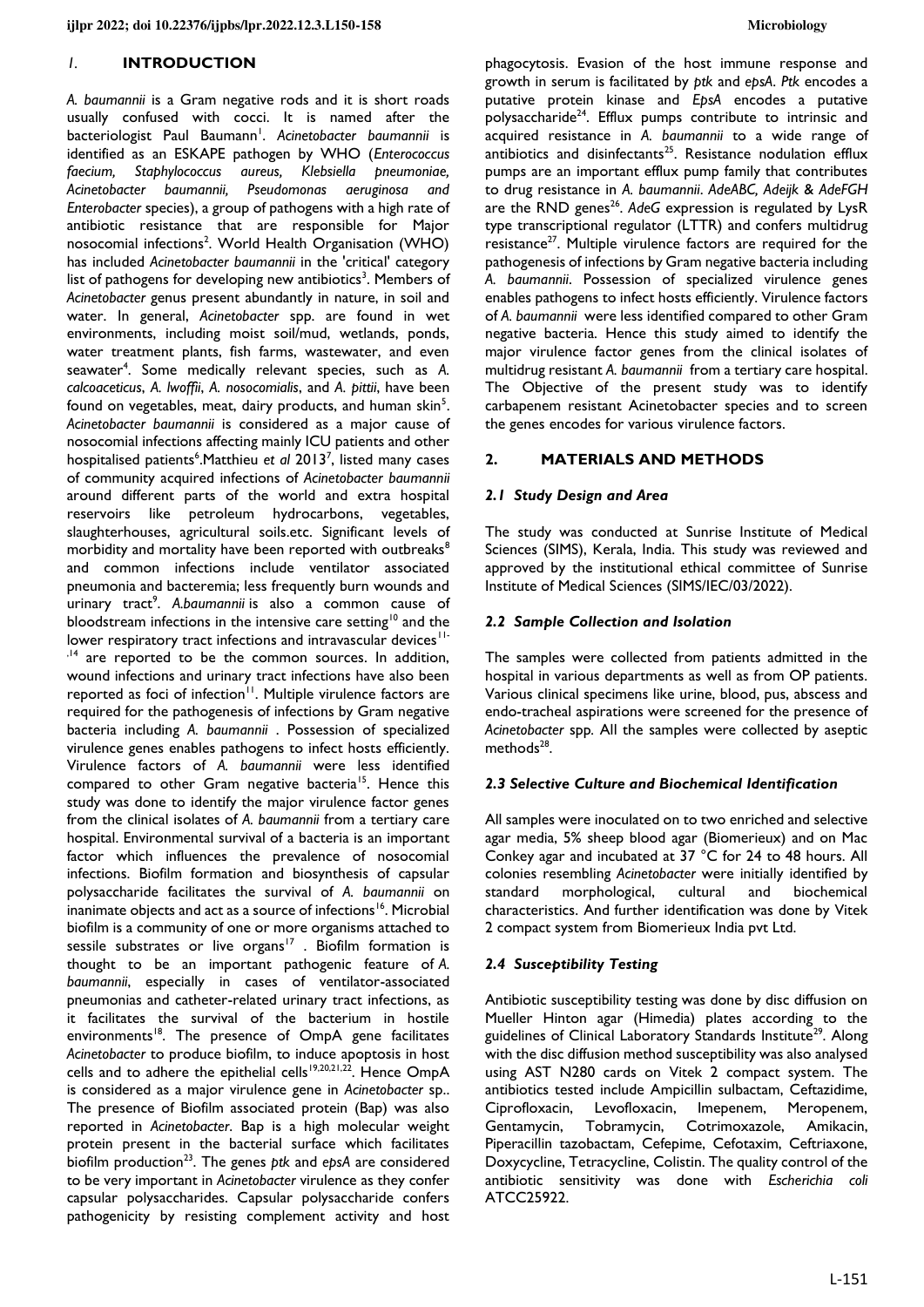#### *2.5 Molecular Identification*

A fragment of 16S rDNA resolved from the isolates was sequenced with 8F and 1492R primers using BDT v3.1 cycle sequencing kit on ABI 3730xl genetic analyzer. The resulting sequence was used to carry out BLAST with the nr database of NCBI genbank. The first ten similar sequences were aligned using Clustal W. Distance matrix was generated using RDP database and the phylogenetic tree was constructed using MEGA X.

## *2.6 Antimicrobial Susceptibility*

Similarly, the Clinical and Laboratory Standards Institute<sup>29</sup> recommendations were followed to determine the antibiotic susceptibility of the confirmed isolates of *Acinetobacter* along with AST N280 cards on Vitek 2 compact system based determination. The antibiotics observed for susceptibility were Ampicillin sulbactam, Ceftazidime, Ciprofloxacin, Levofloxacin, Gentamycin, Amikacin, Tobramycin, Imepenem, Meropenem, Piperacillin tazobactam, Cefepime, Cefotaxim, Ceftriaxone, Tetracycline and Colistin.

#### *2.7 Screening for Virulence Associated Genes*

 Four Carbapenem resistant *Acinetobacter baumannii* isolates were subjected to screening for various virulence factor coding genes. The extraction of total genomic DNA using Mag Genome DNA isolation kit procedure as per the manufacturer instructions. Quality of the genomic DNA was assessed using 0.7 % agarose gel along with 1kb DNA ladder as size standard and the quantity of the genomic DNA was assessed in UV-Vis Spectrometer. Amplification of Virulence genes were carried out for the sample using primers and the details of the genes and primers used are mentioned in the table. Presence or absence of expected band was considered as +ve or –ve genotype of the strains. PCR-generated amplicon was confirmed and purified using GeneJET PCR purification kit (Thermo Scientific, EU-Lithuania) to remove the primer dimer and other carryover contaminations. The quality of the product was assessed using 2% agarose gel along with 100bp DNA ladder as size standard. The primer sequence used and corresponding genes are listed in table1

| Table I: Primers used for gene excretions. |             |                                                   |                  |  |  |  |
|--------------------------------------------|-------------|---------------------------------------------------|------------------|--|--|--|
| <b>VIRULENCE FACTOR</b>                    | <b>GENE</b> | <b>PRIMER</b>                                     | <b>REFERENCE</b> |  |  |  |
| <b>Efflux Pump</b>                         | adeG        | F-CTCCGTCCATTCCATAAACCA<br>R-AGATGGCAGACAGTGCAAAC | 30               |  |  |  |
| <b>Biofilm</b>                             | Bap         | F:TACTTCCAATCCAATGCTAGGGAGGGTACCAATGCAG           |                  |  |  |  |
|                                            |             | R:TTATCCACTTCCAATGATCAGCAACCAAACCGCTAC            | 3 I              |  |  |  |
| <b>Biofilm</b>                             | ompA        | F- GTTAAAGGCGACGTAGACG                            | 3 I              |  |  |  |
|                                            |             | R - CCAGTGTTATCTGTGTGACC                          |                  |  |  |  |
| <b>Capsular Polysaccharide</b>             | btk         | F - ATTTCAGGGCTTATTGGTC                           | 32               |  |  |  |
|                                            |             | R - TCATAAGCAGCAACGGCAG                           |                  |  |  |  |
| <b>Capsular Polysaccharide</b>             | epsA        | F- ACAAACTTCTTCTGTAGCACC                          | 32               |  |  |  |
|                                            |             | R-AAAAATACTCTGCCATAGGG                            |                  |  |  |  |

#### **Primer sequence used for screening of virulence genes.**

#### **3. RESULTS**

#### **3.1 Sample collection & isolation:**

A total of 500 clinical samples were collected aseptically from various patients from Sunrise Institute of Medical Sciences,

Kochi and a total of 39 isolates of *Acinetobacter* species were identified. Most of the isolates are from urine samples (49%), followed by pus samples (18%), Blood samples (13%), Sputum samples (10%), Endo tracheal secretion (5%), vaginal swab (3%) and semen samples (3%) (figure1).



Fig1: Percentage of *Acinetobacter* isolates from various specimens.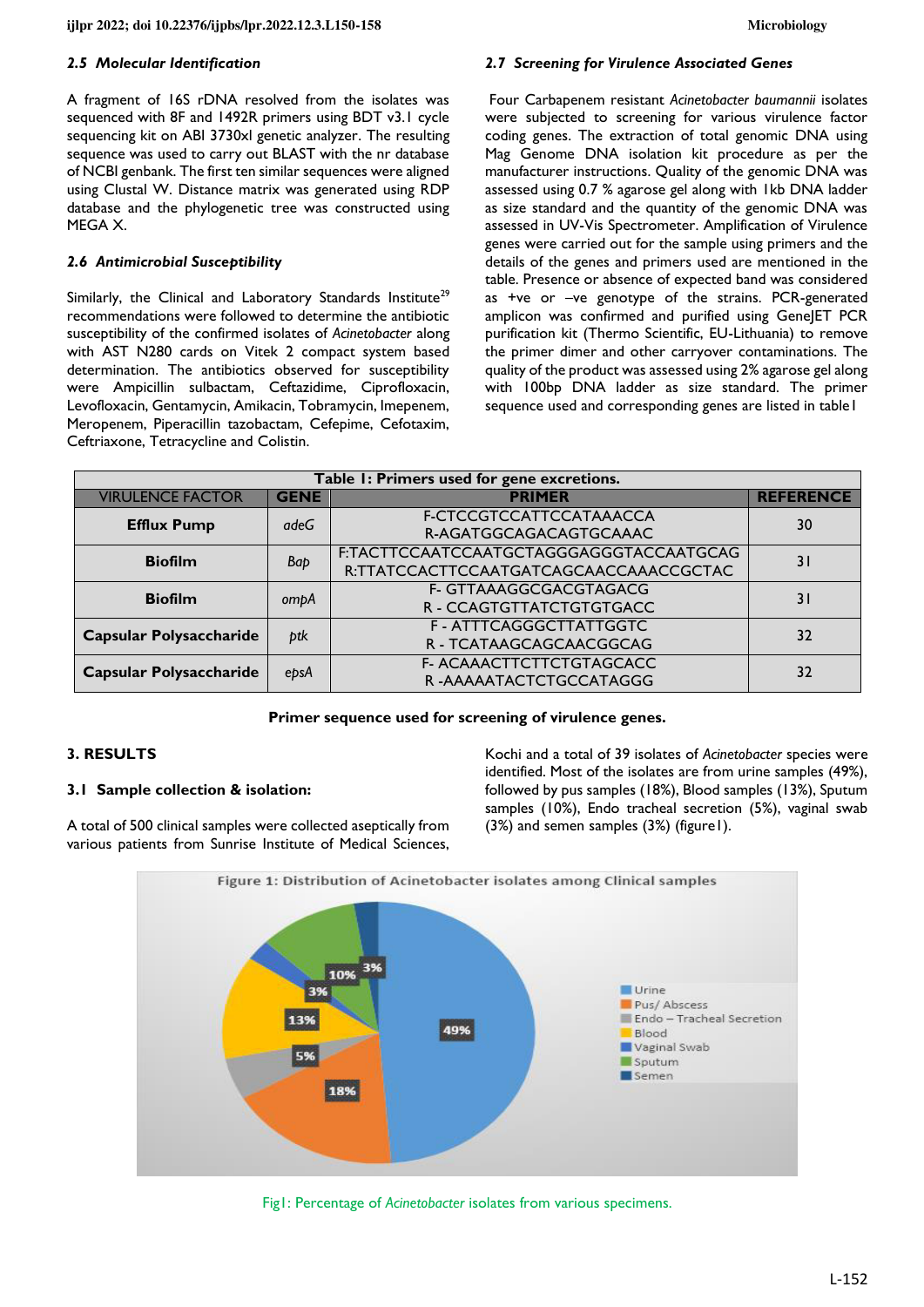*A. baumannii* was the predominant genus in the isolates which confers 85% of the total isolates. Three other genus were also identified, *Acinetobacter lowffii* (8%), *Acinetobacter junii* (5%) and *Acinetobacter ursingii* (3%). (Table2)

| Table 2: Prevalence of different Acinetobacter species from the clinical specimens |                |  |  |
|------------------------------------------------------------------------------------|----------------|--|--|
| <b>Genus of Acinetobacter</b>                                                      | No of isolates |  |  |
| A baumanii                                                                         | 33             |  |  |
| A junii                                                                            |                |  |  |
| A lowfii                                                                           |                |  |  |
| A ursingii                                                                         |                |  |  |

## *3.2 Antibiotic Sensitivity*

Out of the 39 isolates, 6 isolates were observed to be multidrug resistant and carbapenem resistant strains. The most susceptible antibiotic was colistin; i.e., 83% of the Carbapenem resistant *Acinetobacter baumanii* (CRAB) isolates were susceptible to colistin. The observed susceptibility pattern of the CRAB isolated showed that tobramycin has the second highest percentage (77%). Most of the other tested antibiotics were found to be resistant and the pattern of resistance of the isolates were shown in figure 2.



Fig 2: Antibiogram of the CRAB isolates. COL - Colistin; TE – Tetracyclin; A/S - Ampicillin sulbactam; CAZ – Ceftazidime; CIP - Ciprofloxacin, LE- Levofloxacin; GM – Gentamycin; AK –Amikacin; TOB – Tobramycin; IME – Imepenem; MER – Meropenem; PIT - Piperacillin tazobactam; CPM – Cefepime; CTX - Cefotaxim, CTR – Ceftriaxone.

#### *3.3 Molecular Identification*

5 carbapenem resistant isolates were further subjected to 16s rRNA sequencing and fragment of 16S rDNA gene was amplified by PCR. A single discrete PCR amplicon band of

1500 bp was observed when resolved on Agarose Gel (Figure 3 ). Consensus sequence of 1200 bp 16S rDNA gene was generated from forward and reverse sequence data using aligner software. Figure 3 : Gel Image of 16s rRNA



Figure 1: 1.5% Agarose gel showing amplification with 16s primers

Fig 3: Gel Image of 16s rRNA. Lane 1 - 100bp ladder scale; Lane 2 - isolate 1; Lane 3 - Isolate2; Lane 4 – Isolate3; Lane 5 – Isolate4; Lane 6 – Isolate5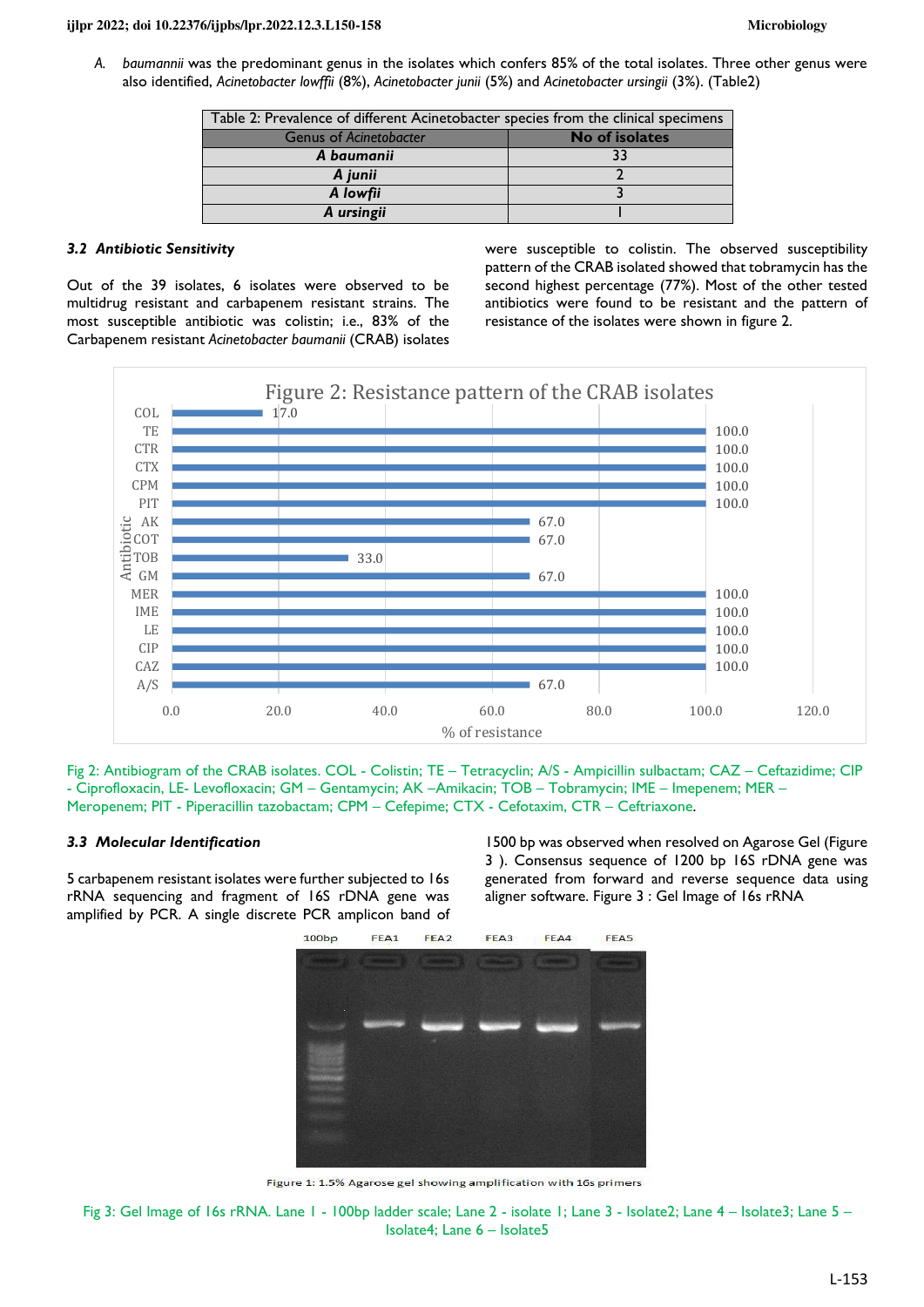The 16S rDNA gene sequence was used to carry out BLAST with the nrdatabase of NCBI genbank database. Based on maximum identity score, first ten sequences were selected and aligned using multiple alignment software program Clustal W. A distance matrix was generated using RDP database and

the phylogenetic tree was constructed using MEGA X (figure 4 ) and all the five strains were identified and confirmed as *Acinetobacter baumanii* based on sequencing and phylogenetic studies. Figure 4 : Evolutionary relationships of taxa



Fig 4: Phylogenetic tree of the isolates. FEA1 – isolate 1; FEA2 – isolate2; FEA3 – isolate3; FEA4 – isolate4; FEA5 – isolate5.

# **3.4 Virulence gene determination**

 Four Carbapenem resistant isolates (FEA1, FEA2, FEA3 and FEA4) of *Acinetobacter baumanii* were subjected to molecular level analysis for the presence of virulence associated genes. Screening for the presence of five genes (*adeG, Bap, OmpA, ptk & epsA*) were carried out in all four CRAB isolates (Table 3).

| Table 3: Virulence genes screened in the CRAB isolates |             |                  |      |      |  |  |  |
|--------------------------------------------------------|-------------|------------------|------|------|--|--|--|
| Gene                                                   | <b>FEAI</b> | FEA <sub>2</sub> | FEA3 | FEA4 |  |  |  |
| Bap                                                    |             |                  |      |      |  |  |  |
| <b>OmpA</b>                                            |             |                  |      |      |  |  |  |
| adeG                                                   |             |                  |      |      |  |  |  |
| btk                                                    |             |                  |      |      |  |  |  |
|                                                        |             |                  |      |      |  |  |  |

#### **Presence of genes from the isolates number 1-4 were explained. (+) is the gene present in the curresponding isolate**

Biofilm production in *Acinetobacter* leads to colonization on hospital environments and act as a source of nosocomial infections. A gene which confers Biofilm associated protein (*Bap*) and *OmpA* gene were screened in all four isolates. All the isolates were positive for the presence of these biofilm associated genes (figure 5 & 6 ).



Fig 5: Gel image of *Bap* gene presence of 1225 band revealed that the stains/isolates are +ve for *Bap* genotype lane 1 to 4: isolates 1 to 4; lane 5: -ve control; lane 6: 100 bp ladder.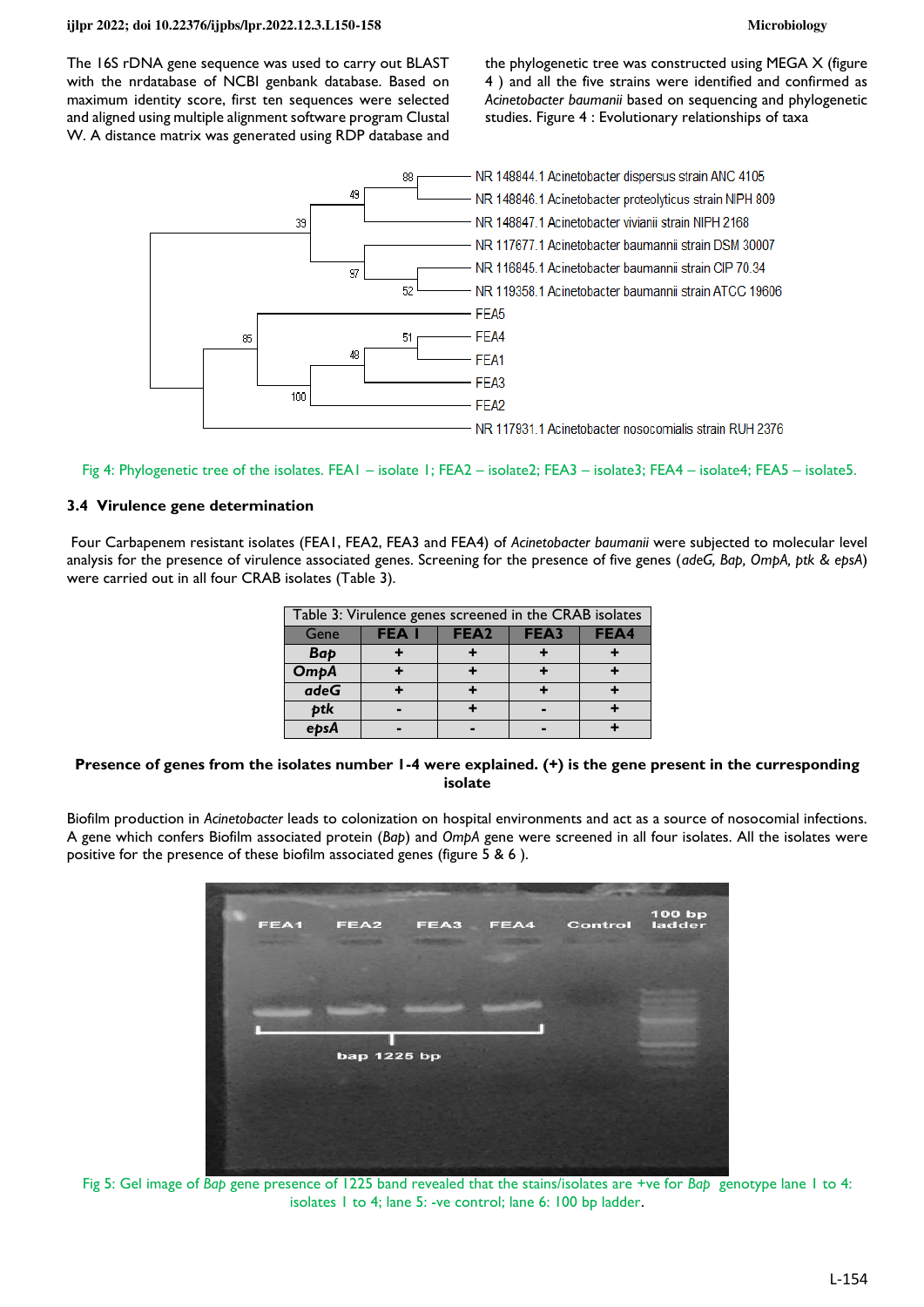

Fig 6: Gel image of ompA gene presence of 578 band revealed that the stains/isolates are +ve for ompA genotype lane 1 to 4: isolates 1 to 4; lane 5: -ve control; lane 6: 100 bp ladder.

*adeG* gene which encodes for the efflux pump in *Acinetobacter baumanii* was detected in all four isolates tested (figure 7).



Fig 7: Gel image of aedG gene presence of 126 band revealed that the stains/isolates are +ve for aedG genotype lane 1 to 4: isolates 1 to 4; lane 5: -ve control; lane 6 :100 bp ladder.

 Capsular polysaccharide is a very important virulence factor as it helps in resisting host immune response, survival inside the host etc. *ptk* and *epsA* are two important virulence genes which encode capsular polysaccharide were screened. Two out of four isolates were positive for the presence of *epsA* and only one strain was positive for *ptk.* (Figure 8 & 9)

| 100 bp<br><b>Single County</b> | ladder Control FEA1 | FEA2 | FEA3        | FEA4 |
|--------------------------------|---------------------|------|-------------|------|
|                                |                     |      |             |      |
|                                |                     |      |             |      |
|                                |                     |      |             |      |
|                                |                     |      |             |      |
|                                |                     |      | EpsA 271 bp |      |
|                                |                     |      |             |      |
|                                |                     |      |             |      |

Fig 8: Gel image of espA gene presence of 271 band revealed that the stains/isolates are +ve for espA genotype lane 3 to 5: isolates 1 to 4; lane 2: -ve control; lane 1 :100 bp ladder.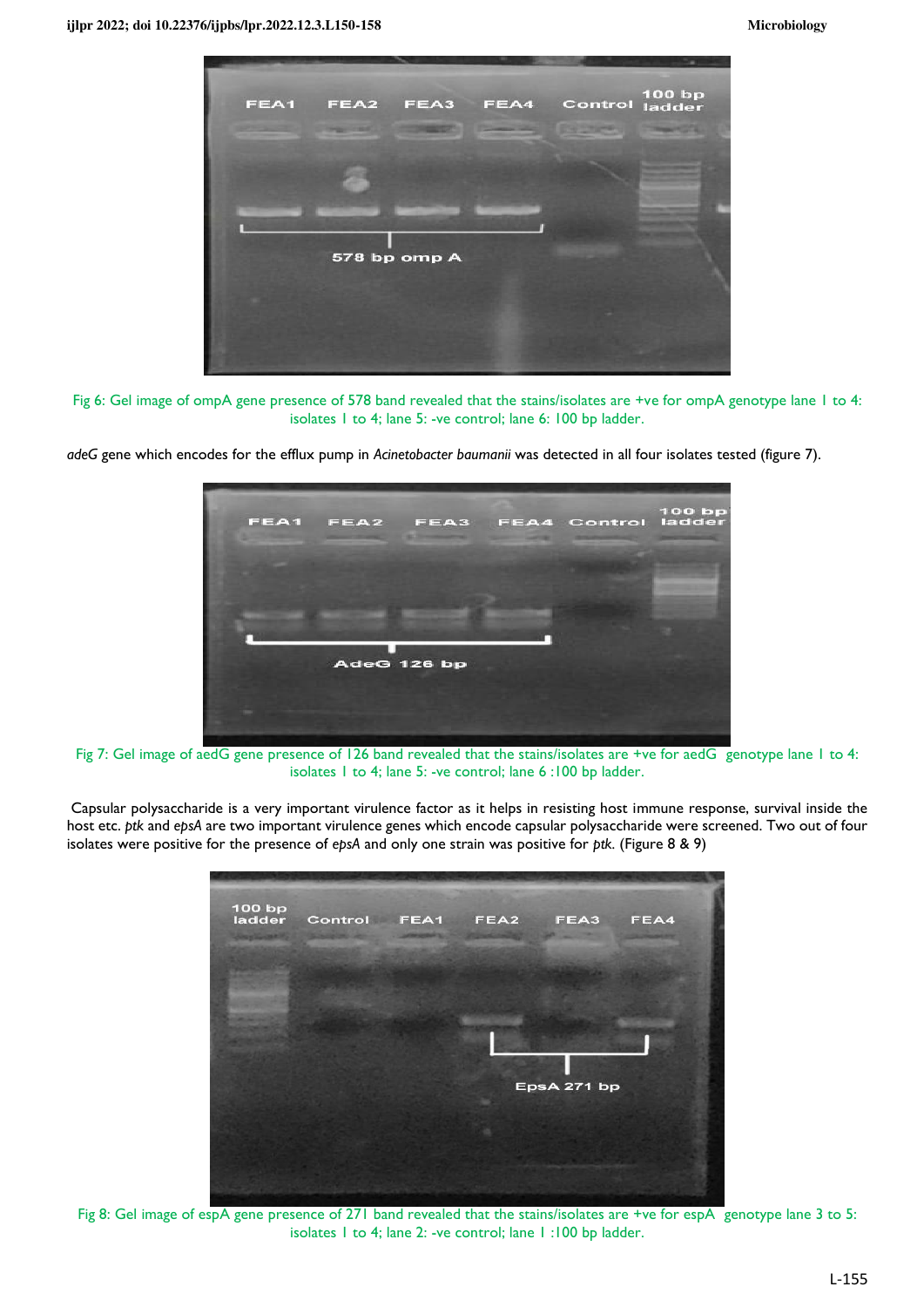

Fig 9: Gel image of ptk gene presence of 141 band revealed that the stains/isolates are +ve for ptk genotype lane 1 to 4: isolates 1 to 4; lane 5: -ve control; lane 6 :100 bp ladder.

#### **4. DISCUSSION**

This study was conducted in a tertiary care hospital at Kochi, Kerala and revealed that the prevalence of *Acinetobacter baumanii* infections are comparatively low in the region when compared to previous reports from other regions. Ibrahim 2019, <sup>33</sup>reported a very high prevalence of *Acinetobacter baumanii* related nosocomial infections in Saudi Arabia. The prevalent sample source in the present study was also in contrast with other authors. blood sample was reported as the predominant source of *Acinetobacter* infections in a study conducted by<sup>34</sup> Manik et al., 2000. They<sup>34</sup> reported that  $17\%$ of 4180 isolates were from blood samples. But in our study, the predominant source of *Acinetobacter* was urine samples (48%) and only 12.8 % of isolates were from blood samples. *Acinetobacter baumanii* was reported as the predominant species isolated by<sup>35</sup> Rit et al, 2012. *Acinetobacter baumanii* conferred 74.02% of total isolates and other types of *Acinetobacter* were only 25.98%. 85% of the total isolates were *Acinetobacter baumanii* in our study which is in accordance with<sup>35</sup> Rit et al., 2012. Similarly, 30% and 27% of susceptibilities were reported by<sup>35</sup> Rit et al., 2012 against gentamycin and trimethoprim sulfamethoxazole accordance to the 33% of susceptible isolates of the present study. In  $2015^{38}$ , it as reported as  $53.5\%$  of the isolates were resistant to amikacin, 83.7% to tetracyclin, 86% to ceftazidime, 90.7% to trimethoprim sulfametoxazol, 93% to cefepime, imipenem, meropenem, and ampicillin–sulbactam. Most of the CRAB isolates showed similar resistance pattern in our study also. In previous studies<sup>36,37</sup>, maximum resistance was seen against cefotaxim, cefepime,ciprofloxacin, piperacillin tazobactam, ceftazidime, Imepenem and meropenem. The resistance pattern in our study was also similar to these studies. Persistence and survival ability of the bacteria in hospital environments made it a major cause of nosocomial infections. One of the major factors contributing to survival of *Acinetobacter baumanii* on the abiotic surfaces is the ability to form biofilm.<sup>19,40</sup>. Previous studies have reported a higher biofilm formation rate (80-91%) in *Acinetobacter baumanii<sup>41</sup> .*It was also reported that antibiotic resistance and biofilm production have a positive relationship<sup>42</sup>. These

inferences were in accordance with the findings of the present study. Both the tested genes associated with biofilm production, *Bap & OmpA*, were present in all the four isolates of multidrug resistant *Acinetobacter baumanii*. Efflux pumps contribute to a wide range of resistance in *Acinetobacter baumanii* against antibiotics and disinfectants. Resistance against the disinfectants helps them to survive in hospital settings and resistance against antibiotics helps them in in-vivo survival<sup>43</sup>. Rosenfeld, 2011 <sup>44</sup>reported that there will be an increased expression of efflux pump genes in multi drug resistant *Acinetobacter baumanii.* Similarly all four carbapenem resistant isolates were screened positive for efflux pump coding gene, *AdeG*, in the presence study. It was indicated that *adeF*, *adeG* and *adeH* were very prevalent in *Acinetobacter*  baumanii isolated from humans<sup>45</sup>. Approximately 90% of the *Acinetobacter baumanii* isolated had the adeg operon in a study<sup>46</sup>, which was in accordance with results of our study. 100% of the isolates were positive for *AdeG* gene. Russo et al., 2010 <sup>32</sup>reported that two genes *ptk* and *epsA* were required for capsule polymerization and assembly in *Acinetobacter baumanii* which in turn helps the organism to resist host immune mechanism. *Ptk* encodes a putative protein tyrosine kinase (PTK) and *epsA* encodes a putative polysaccharide export outer membrane protein (EpsA). In accordance with these studies, in the present study two isolates were positive for the presence of the *EpsA* gene and one isolate was positive for the *ptk* gene.

#### **5. CONCLUSION**

The spread of Acinetobacter infections are related to several factors like duration of antibiotic usage, patient comorbidities, virulence of bacteria, etc. The genomic studies revealed important factors of Acinetobacter which are contributing to the survival on abiotic settings and pathogenecity of *A. baumannii.* Knowledge regarding such factors are important in preparing proper prevention protocols. A local antibiogram pattern database preparation and implementation of antibiotic stewardship based on the antibiogram might help in prevention of development of antibiotic resistance. Proper disinfection protocol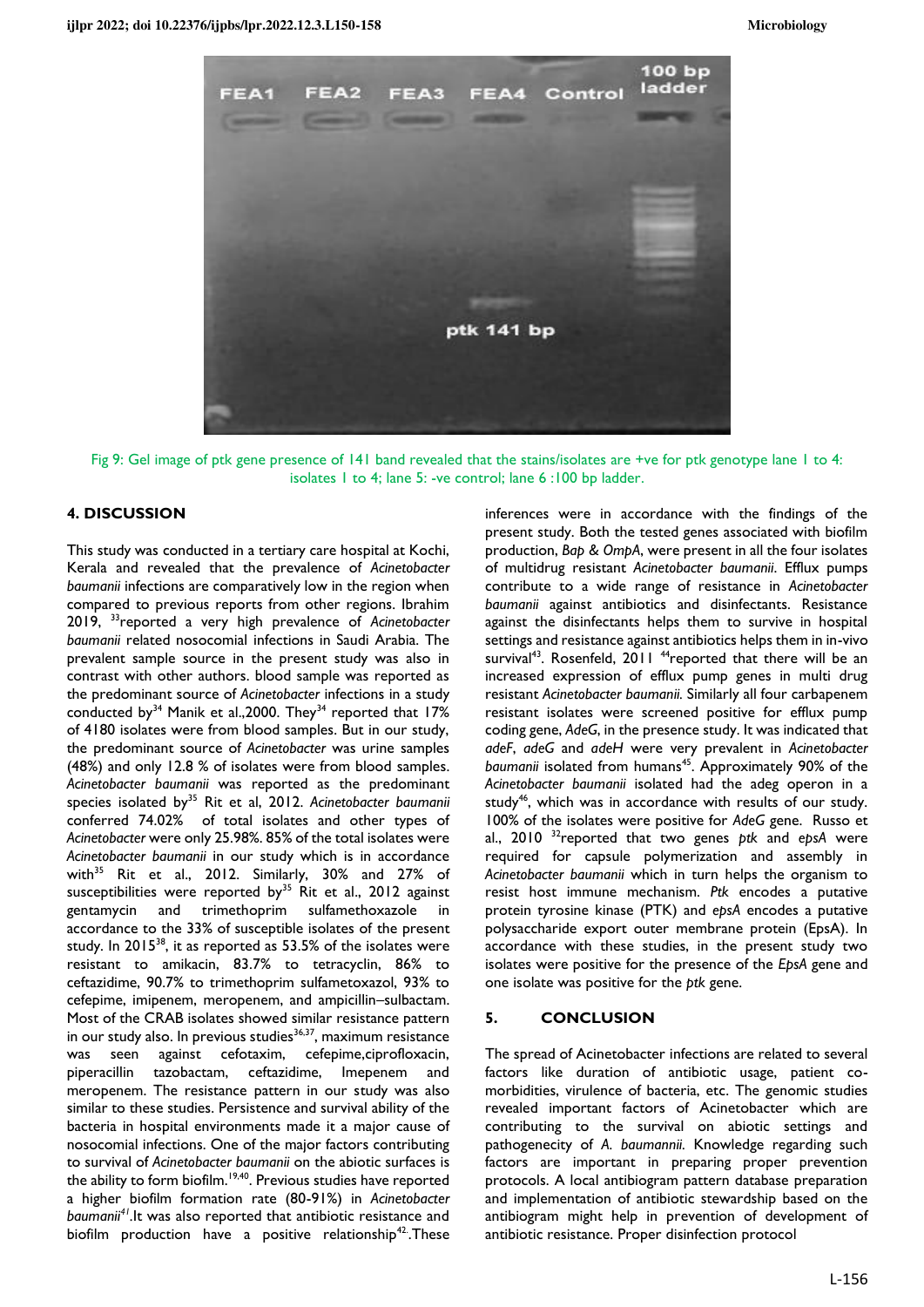development based on the virulence mechanism of the bacteria can help to restrict the Acinetobacter infection spread. Hence this study strongly recommends implementation of proper sterilization protocol and antibiotic stewardship along with the continuous surveillance of spread.

# **6. ACKNOWLEDGMENT**

The authors acknowledge the management and staffs of Sunrise Institute of Medical Sciences and staff members of MR Government Arts College, Mannargudi, Thiruvarur District, Tamil Nadu, India.

# **9. REFERENCES**

- 1. Lin MF, Lan CY. Antimicrobial resistance in Acinetobacter baumannii: from bench to bedside. World J Clin Cases. 2014;2(12):787-814. doi: [10.12998/wjcc.v2.i12.787,](https://doi.org/10.12998/wjcc.v2.i12.787) PMID [25516853.](https://www.ncbi.nlm.nih.gov/pubmed/25516853)
- 2. Rice LB. Federal funding for the study of antimicrobial resistance in nosocomial pathogens: no ESKAPE. J Infect Dis. 2008;197(8):1079-81. doi: [10.1086/533452,](https://doi.org/10.1086/533452)  PMID [18419525.](https://www.ncbi.nlm.nih.gov/pubmed/18419525)
- 3. WHO. List of bacteria for which new antibiotics are urgently needed. WHO; 2017.
- 4. Al Atrouni A, Joly-Guillou ML, Hamze M, Kempf M. Reservoirs of non-baumannii Acinetobacter species. Front Microbiol. 2016;7:49. doi: [10.3389/fmicb.2016.00049,](https://doi.org/10.3389/fmicb.2016.00049) PMID [26870013.](https://www.ncbi.nlm.nih.gov/pubmed/26870013)
- 5. Wong D, Nielsen TB, Bonomo RA, Pantapalangkoor P, Luna B, Spellberg B. Clinical and pathophysiological overview of Acinetobacter infections: a century of challenges. Clin Microbiol Rev. 2017;30(1):409-47. doi: [10.1128/CMR.00058-16,](https://doi.org/10.1128/CMR.00058-16) PMID [27974412.](https://www.ncbi.nlm.nih.gov/pubmed/27974412)
- 6. Garnacho M, Jose, Timsit JF. Managing Acinetobacter baumannii infections. Curr.Opi. Infect Dis. 2019;32(1):69-76.
- 7. Matthieu E, Marie K, Olivier B, Helen P, Marie JGL. Reservoirs of Acinetobacter baumannii outside the hospital and potential involvement in emerging human community acquired infections. Int J Infect Dis. 2013;17:e802-5.
- 8. Tak-chiu WU. Carbapenem-resistant or multidrug resistant Acinetobacter baumannii – a clinician's perspective. The Hong Kong. Med. Diar. 2011;16(4):6- 9.
- 9. Bergogne-Bérézin E, Towner KJ. Acinetobacter spp. as nosocomial pathogens: microbiological, clinical, and epidemiological features. Clin Microbiol Rev. 1996;9(2):148-65. doi: [10.1128/CMR.9.2.148,](https://doi.org/10.1128/CMR.9.2.148) PMID [8964033.](https://www.ncbi.nlm.nih.gov/pubmed/8964033)
- 10. Wisplinghoff H, Bischoff T, Tallent SM, Seifert H, Wenzel RP, Edmond MB. Nosocomial bloodstream infections in US hospitals: analysis of 24,179 cases from a prospective nationwide surveillance study. Clin Infect Dis. 2004;39(3):309-17. doi: [10.1086/421946,](https://doi.org/10.1086/421946) PMID [15306996.](https://www.ncbi.nlm.nih.gov/pubmed/15306996)
- 11. Seifert H, Strate A, Pulverer G. Nosocomial bacteremia due to Acinetobacter baumannii. Clinical features, epidemiology, and predictors of mortality. Med (Baltim). 1995;74(6):340-9. doi: [10.1097/00005792-199511000-00004,](https://doi.org/10.1097/00005792-199511000-00004) PMI[D 7500897.](https://www.ncbi.nlm.nih.gov/pubmed/7500897)
- 12. Cisneros JM, Reyes MJ, Pachón J, Becerril B, Caballero FJ, García-Garmendía JL et al. Bacteremia due to Acinetobacter baumannii: epidemiology, clinical findings, and prognostic features. Clin Infect Dis.

# **7. AUTHOR CONTRIBUTION STATEMENT**

Ms. Fiji E conceived and planned the experiments. Fiji E and Mr. Iijo G Vaghese carried out the experiments with the support from Dr. B. Anandharaj. All authors discussed the results and contributed to the final manuscript. Dr. B. Anandharaj supervised the entire project.

# **8. CONFLICT OF INTEREST**

Conflict of interest declared none.

1996;22(6):1026-32. doi: [10.1093/clinids/22.6.1026,](https://doi.org/10.1093/clinids/22.6.1026) PMID [8783704.](https://www.ncbi.nlm.nih.gov/pubmed/8783704) 

- 13. Jang TN, Lee SH, Huang CH, Lee CL, Chen WY. Risk factors and impact of nosocomial Acinetobacter baumannii bloodstream infections in the adult intensive care unit: a case-control study. | Hosp Infect. 2009;73(2):143-50. doi: [10.1016/j.jhin.2009.06.007,](https://doi.org/10.1016/j.jhin.2009.06.007) PMID [19716203.](https://www.ncbi.nlm.nih.gov/pubmed/19716203)
- 14. Jung JY, Park MS, Kim SE, Park BH, Son JY, Kim EY et al. Risk factors for multi-drug resistant Acinetobacter baumannii bacteremia in patients with colonization in the intensive care unit. BMC Infect Dis. 2010;10:228. doi: [10.1186/1471-2334-10-228,](https://doi.org/10.1186/1471-2334-10-228) PMID [20670453.](https://www.ncbi.nlm.nih.gov/pubmed/20670453)
- 15. McConnell MJ, Actis L, Pachón J. Acinetobacter baumannii: human infections, factors contributing to pathogenesis and animal models. FEMS Microbiol Rev. 2013;37(2):130-55. doi: [10.1111/j.1574-](https://doi.org/10.1111/j.1574-6976.2012.00344.x) [6976.2012.00344.x,](https://doi.org/10.1111/j.1574-6976.2012.00344.x) PMID [22568581.](https://www.ncbi.nlm.nih.gov/pubmed/22568581)
- 16. Tomaras AP, Dorsey CW, Edelmann RE, Actis LA. Attachment to and biofilm formation on abiotic surfaces by Acinetobacter baumannii: involvement of a<br>novel chaperone-usher pili assembly novel chaperone-usher pili assembly system. Microbiology (Reading). 2003;149(12):3473- 84. doi: [10.1099/mic.0.26541-0,](https://doi.org/10.1099/mic.0.26541-0) PMID [14663080.](https://www.ncbi.nlm.nih.gov/pubmed/14663080)
- 17. McConoughey SJ, Howlin R, Granger JF, Manring MM, Calhoun JH, Shirtliff M, et al. Biofilms in periprosthetic orthopedic infections. Future Microbiol. 2014;9(8):987-1007. doi: [10.2217/fmb.14.64,](https://doi.org/10.2217/fmb.14.64) PMID [25302955.](https://www.ncbi.nlm.nih.gov/pubmed/25302955)
- 18. Mietto C, Pinciroli R, Patel N, Berra L. Ventilator associated pneumonia: evolving definitions and preventive strategies. Respir Care. 2013;58(6):990- 1007. doi: [10.4187/respcare.02380,](https://doi.org/10.4187/respcare.02380) PMID [23709196.](https://www.ncbi.nlm.nih.gov/pubmed/23709196)
- 19. Choi CH, Lee EY, Lee YC, Park TI, Kim HJ, Hyun SH et al. Outer membrane protein 38 of Acinetobacter baumannii localizes to the mitochondria and induces apoptosis of epithelial cells. Cell Microbiol. 2005;7(8):1127-38. doi: [10.1111/j.1462-](https://doi.org/10.1111/j.1462-5822.2005.00538.x) [5822.2005.00538.x,](https://doi.org/10.1111/j.1462-5822.2005.00538.x) PMID [16008580.](https://www.ncbi.nlm.nih.gov/pubmed/16008580)
- 20. Choi CH, Lee JS, Lee YC, Park TI, Lee JC. Acinetobacter baumannii invades epithelial cells and outer membrane protein A mediates interactions with epithelial cells. BMC Microbiol. 2008;8:216. doi: [10.1186/1471-2180-8-216,](https://doi.org/10.1186/1471-2180-8-216) PMID [19068136.](https://www.ncbi.nlm.nih.gov/pubmed/19068136)
- 21. Kim SW, Choi CH, Moon DC, Jin JS, Lee JH, Shin JH et al. Serum resistance of Acinetobacter baumannii through the binding of factor H to outer membrane proteins. FEMS Microbiol Lett. 2009;301(2):224-31. doi: [10.1111/j.1574-](https://doi.org/10.1111/j.1574-6968.2009.01820.x) [6968.2009.01820.x,](https://doi.org/10.1111/j.1574-6968.2009.01820.x) PMID [19878322.](https://www.ncbi.nlm.nih.gov/pubmed/19878322)
- 22. Gaddy JA, Tomaras AP, Actis LA. The Acinetobacter baumannii 19606 OmpA protein plays a role in biofilm formation on abiotic surfaces and in the interaction of